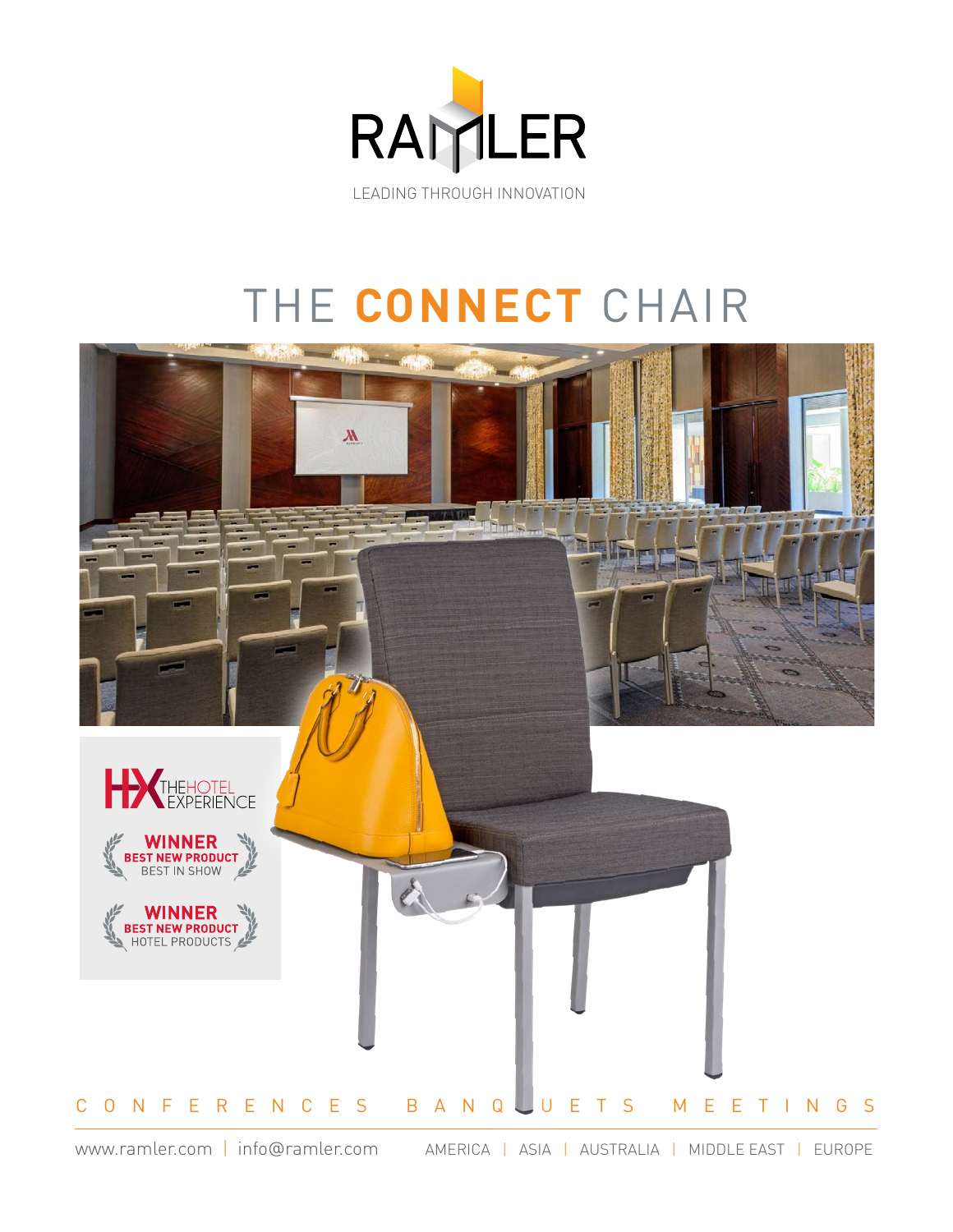# THE **CONNECT** CHAIR

The Connect Chair offers the ultimate in comfort, convenience and innovation. The range of optional attachments highlights Ramler's guestcentric focus and commitment to brand-standard durability and design.

## POWER TO THE PEOPLE

The removable side tray features a high-capacity rechargeable power bank, allowing guests to keep their smartphones and tablets fully charged all day (cables not included).

## VIP EXPERIENCE

Removable full-size padded armrests transform event seating into VIP furniture with an easy 'slide on and off' feature, while the Connect Chair's coat hook offers extra convenience.

## HIGH DURABILITY

Specially designed for high-density traffic, the Connect Chair's range of stain-resistant fabrics, commercialgrade foam and powder-coated frame is standard across Ramler's high quality banquet furniture.

VISIT ramler.com/connect-chair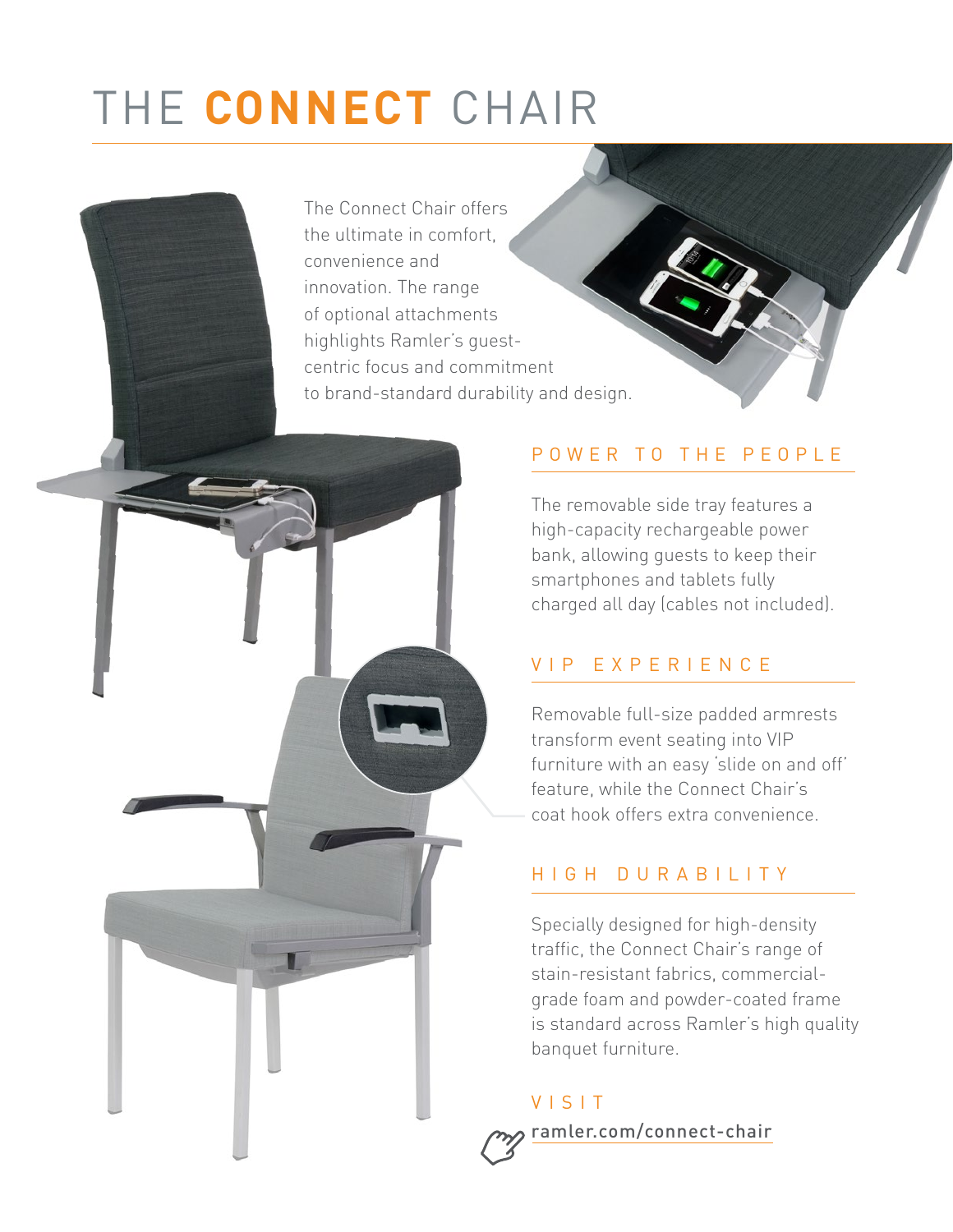

#### UTMOST COMFORT

The Connect Chair's contoured seat and flex back design provides ergonomic support for a perfectly relaxed posture, whether sitting through a lengthy presentation, or enjoying a banquet meal at a special function.

#### FLEXIBLE BACKREST

Ergonomic lumbar support provides comfort for various seating positions.

#### STACKING PAN

- Allows stacking to 10 high - Protects fabric and foam from stacking indentation.

## RETRACTABLE GANGING

- Integrated interlocking mechanism keeps the chair in neat and uniform rows
- Provides additional support for side charging tray with power bank
- Minimum profile for clean aesthetics